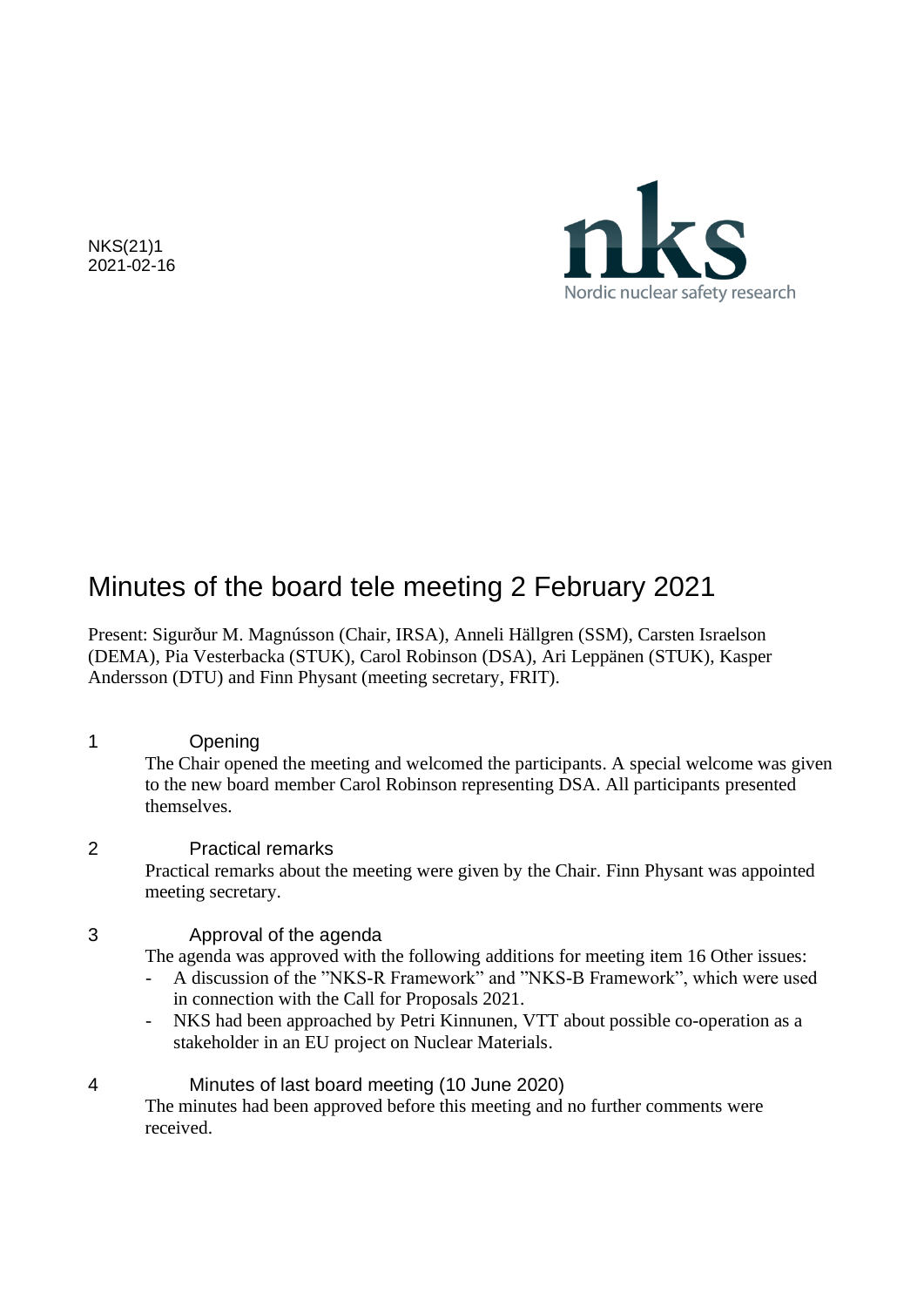#### 5 News since last board meeting

a. Report by the Chairman

The Chair stated that NKS is in good shape.

b. News from board members' organisations

The members informed each other about relevant news.

#### c. Administrative news

Finn Physant informed the board about the status of the following documents: Both the policy document "This is NKS" (4 June 2019) and the document "Rules of procedure" (16 June 2020) are still valid and will be updated as needed. The "Handbook for NKS applicants and activity leaders" in the July 2018 version needs to be updated after the Advisory Group's start-up and participation in the Call for Proposals 2021. An updated draft version will be prepared by the coordination group. The "NKS Administrative Handbook" has been updated in November 2020. An updated attachment 7 includes Roles and responsibilities (from the document "Rules of procedure for NKS"). Furthermore the wording "Programme Manager" has been substituted by "Programme Coordinator" and the Advisory Group is now included in the handbook. The new document "Instructions for evaluators: Call for Proposals" was prepared October 2020 for the work of the Advisory Group. After the first participation in a Call for Proposals of the Advisory Group an updated draft version of the document will be prepared by the coordination group.

The NKS pamphlet was updated in 2020 and will be updated as needed. The board took note of the administrative news.

#### 6 Financial status

Finn Physant presented the distributed material: Financial status report and financial programme specification, both dated 11 December 2020. At this date the reserve was estimated to approximately 600,000 DKK - in accordance with last year's budget decision of 22 January 2020. The Chair concluded that the financial status was as planned. – The board took note of the financial situation.

## 7 Contracts

The following four contracts were prepared for the board's decision: -R-part programme manager 2021 with STUK -B-part programme manager 2021 with DTU Environment -Secretariat from 1 August 2021 to 31 July 2022 with FRIT and -Auditing of the accounts for 2020 with Dansk Revision. All these agreements were approved by the board.

#### 8 R-part: status and new activities

Ari Leppänen made a presentation of the status of the ongoing R-part activities. Overall the work in NKS-R is progressing according to plan. Status for the activities from CfP 2020: Contracts signed for all 6 activities and no major delays have been reported. Few activities have asked to postpone the final report to February. This has been granted. All activities from 2019 are completed including published final reports and payments. Two activity seminars (online) have been carried out for BREDA-RPV and PROSAFE 2020. Travel assistance has been granted to one young scientist.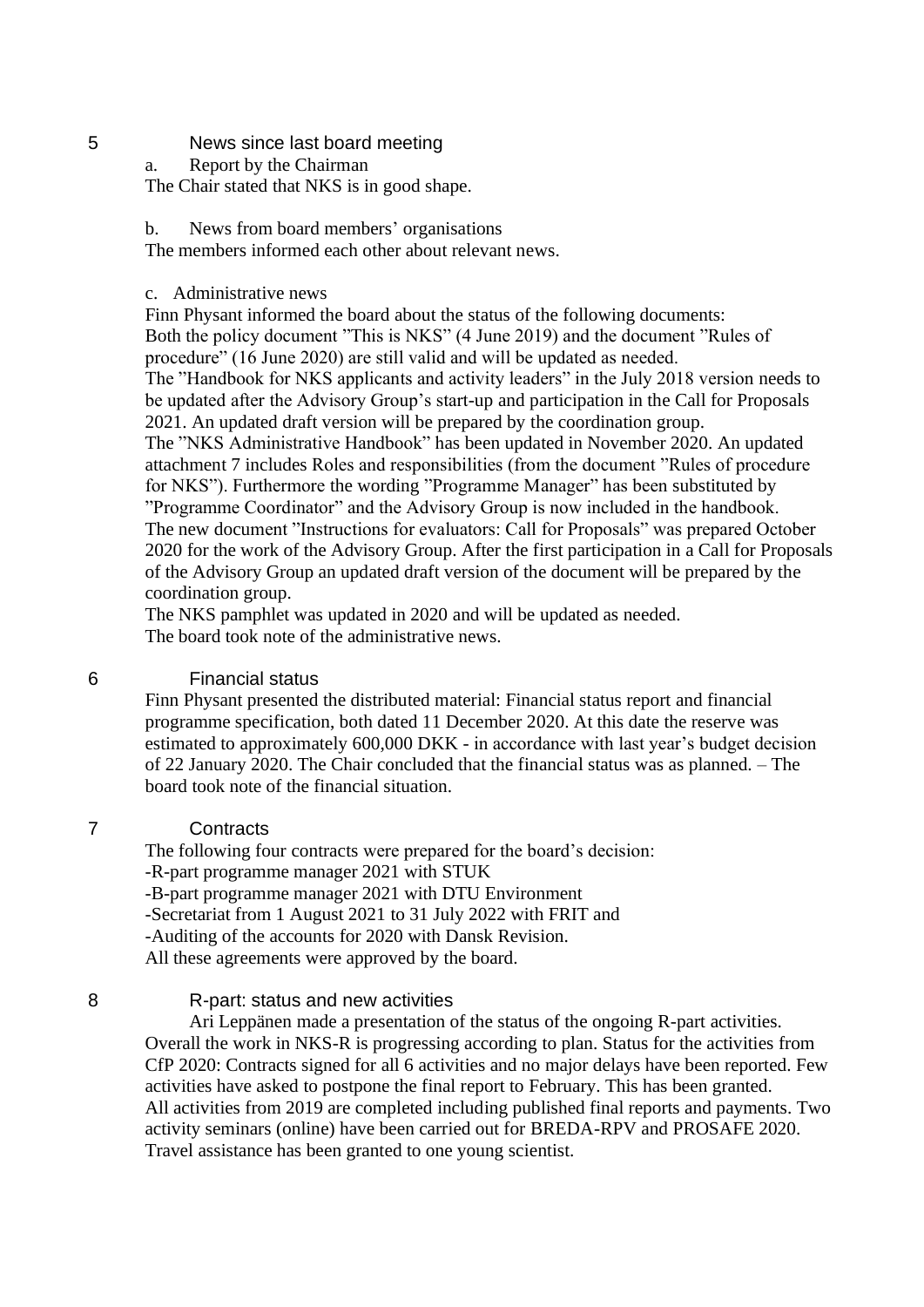Ari Leppänen presented the evaluation results and funding recommendations for CfP 2021. NKS-R received 9 proposals this year (the lowest number of applications since 2008 including five continued and four new proposals), with a total funding request of 4511 kDKK. Three funding alternatives were presented based on the evaluations with an expected budget of 3000 kDKK. Ari Leppänen recommended funding of alternative #1 including the following six activities in 2021: BREDA 2021, STATUS, COCOS, WPS-MAF, THEOS, POMMI (funding requested is 3245 kDKK, with 7% cut the funding requested is 3018 kDKK).

#### 9 B-part: status and new activities

Kasper Andersson presented a status report for ongoing activities. In an overall view the work in NKS-B is progressing well. Delayed activities (initiated before 2020): none. Activities commencing in 2020: 3 activities and a seminar part of a fourth postponed due to Corona. The rest of the activities are progressing according to (revised) schedule. No young scientist travel claims in 2020. No NKS-B seminars were carried out in 2020 (due to Corona; 4 postponed hereof 2 postponed in June to the spring of 2021). Kasper Andersson presented the evaluation results and funding recommendation for CfP 2021 – a total of 11 (of these 1 is continued) proposals were received. The total amount requested was 4979 kDKK from an expected budget of 3000 kDKK. One funding recommendation and one alternative were presented. Kasper Andersson recommended funding of the following seven activities in 2021: SOCHAOTIC, DTM-DECOM III, RNSARBOOK, BIORAD, COMBMORC, NORDICNANO, PERLAD (total applied for 3174 kDKK).

## 10 CfP 2021 evaluation and funding of new activities

R-part: The Advisory Group had already supported Ari Leppänen's funding recommendation at the group's meeting 22 February 2021 and recommended the funding of this to the board. After some discussions the board approved the recommendation of the Advisory Group including the following 6 activities in 2021 (all amounts in kDKK):

| <b>BREDA 2021</b> | 465 |
|-------------------|-----|
| STATUS            | 558 |
| COCOS             | 558 |
| WPS-MAF           | 507 |
| THEOS             | 558 |
| POMMI             | 372 |

The total budget for these six activities is 3018 kDKK.

B-part: The Advisory Group had already supported Kasper Andersson's funding recommendation at the group's meeting 22 February 2021 and recommended the funding of this to the board. After some discussions the board approved the recommendation of the Advisory Group including the following 7 activities in 2021 (all amounts in kDKK):

| SOCHAOTIC     | 525 |
|---------------|-----|
| DTM-DECOM     | 450 |
| RNSARBOOK     | 400 |
| <b>BIORAD</b> | 500 |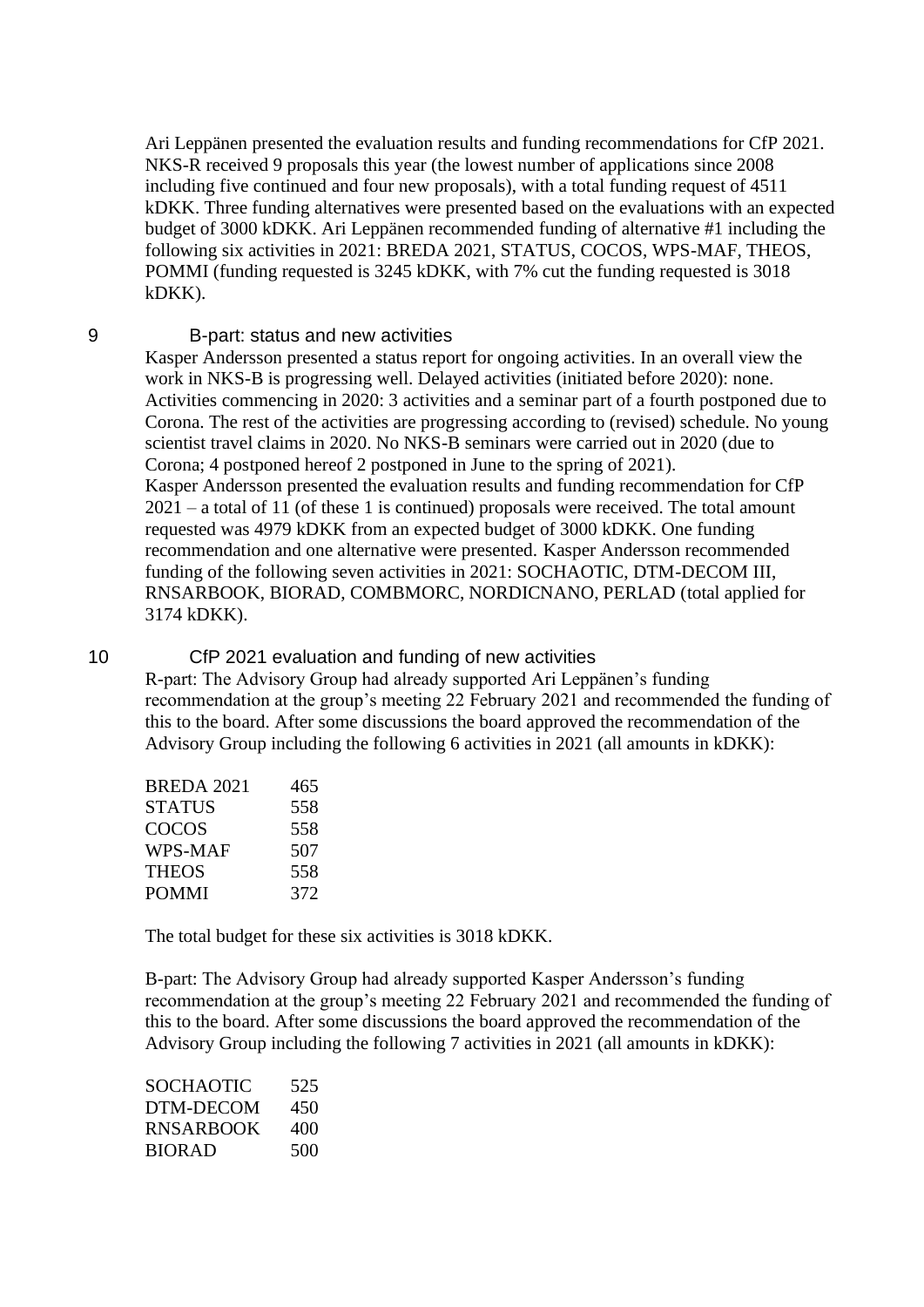COMBMORC 499 NORDICNANO 400 PERLAD 400

The total budget for these 7 activities is 3174 kDKK

It was agreed that all NKS-B seminars that it was in June agreed to postpone for fixed periods are to be postponed until the corona situation allows it.

## 11 Budget for 2021

Finn Physant presented the distributed budget proposal of 4 January 2021. - This proposal was approved by the board including R-activities for 3018 kDKK and B-activities for 3174 kDKK. The budget decision is attached to these minutes in appendix A.

## 12 NKS R and B seminar 2022

Kasper Andersson made the PC's presentation. The PC's had as requested established a virtual advisory group for the seminar. In co-operation with this group a mature draft seminar program has been developed. The draft program was presented and feed-back received from the NKS Advisory Group at its meeting 22 February 2021.

From the board's discussions the following was noted: the seminar must be a face-to-face rather than a virtual meeting and the seminar could be scheduled later than originally planned in 2022 for instance during the summer 2022 (due to covid 19) in order to have a physical meeting. Seminar topic interests were expressed for lessons learned from covid 19 and reactor safety concerning specific reactor types. Relevant key speakers were mentioned and noted.

Based on the discussions the Chair concluded that the board is looking forward to a presentation of the next seminar program, including proposals for names of key speakers and topics to be addressed at its June meeting.

## 13 NKS evaluation process

The board discussed the outcome of the meeting of the Advisory Group, see minutes of the AG meeting.The main outcome was that the evaluators are satisfied with the evaluation process and the instructions for the evaluators. They also feel that both are fit for purpose. There had been two proposals for a review of the instructions that were discussed. It was decided that the PC's would review the instructions for the evaluators before the June board meeting. The aim is to:

- soften the wording concerning "exceptional cases" as the scope of proposals can be very broad and an evaluator may feel that he/she does not have the expertise to evaluate a specific proposal.
- increase emphasison "new-innovative" in the text.

## 14 NKS 2021-2023

The agenda item was postponed to a later board meeting due to lack of time.

## 15 Information activities

Finn Physant informed the board about the website, newsletters etc. – Website visitor statistics were presented concluding that the level of use of the website has been relatively low during 2020 probably due to covid 19. The list of the top 10 downloads of reports from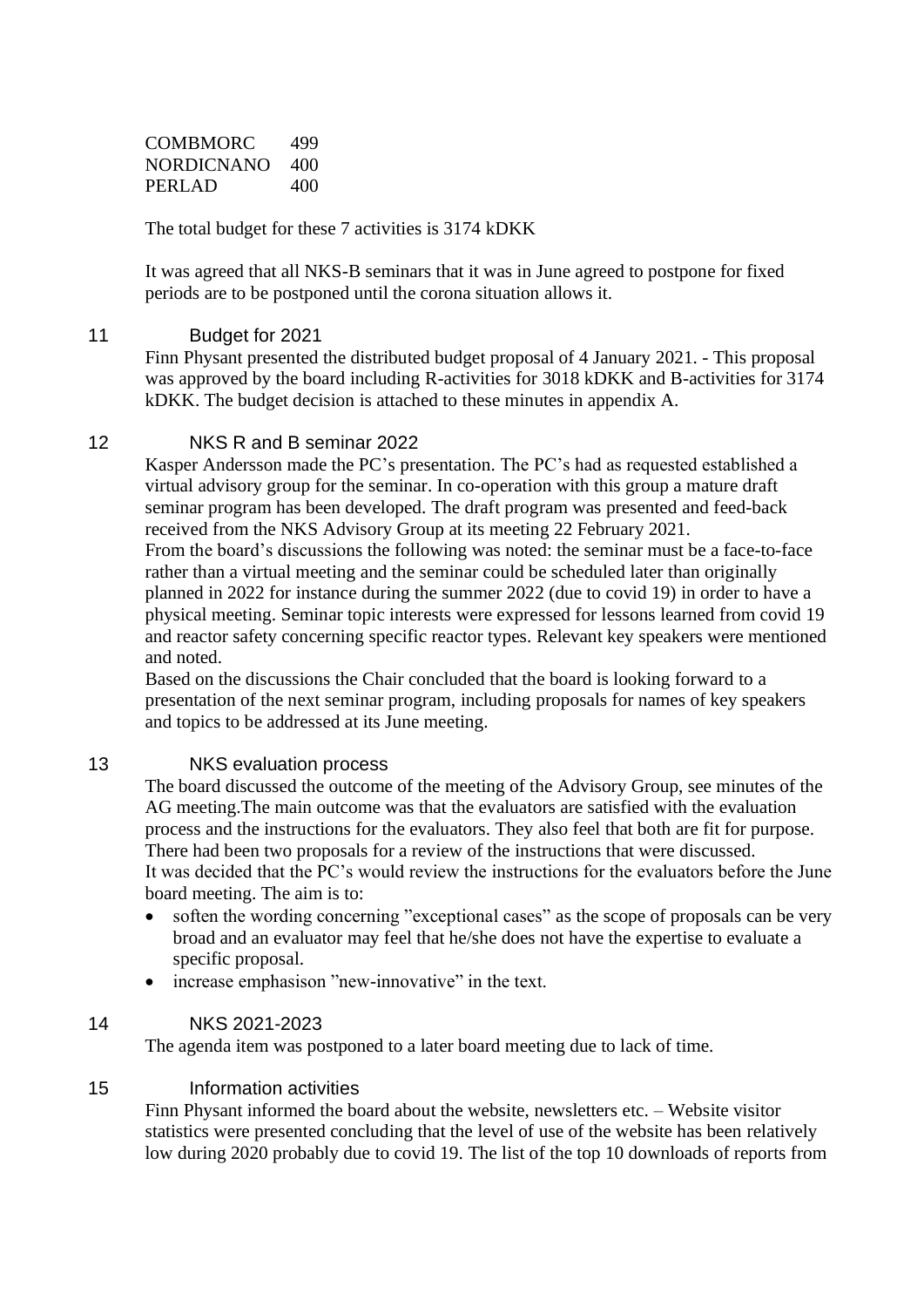the website 1 January to 31 December 2020 was presented. On the list 3 of the 4 Bo Lindell Books are present, but on the rest of the list very old reports (more than 5 years old) show up.

Since the last board meeting 3 NewsFlashes have been distributed. The first of September 1 announced the CfP 2021, the second of September 15 announced upcoming seminars and presented new reports and the third of October 1 was a reminder of the CfP 2021. Besides this a NewsLetter was distributed 15 January including an overview of the CfP 2021 proposals.

There is a list of more than 540 e-mail addresses, to which NKS electronic letters are distributed. NKS now has 118 LinkedIn followers.

## 16 Other issues

Framework for NKS R and B.

The PC B was asked to reflect on the interface between social sciences and emergency preparedness and how this could be addressed in the Framework for NKS B. To be discussed at the June board meeting.

#### NKS involvement in an EU project.

The Chair had received a proposal from Petri Kinnunen, VTT that NKS be included in a group of interested stakeholders in an EU research project on Nuclear Material Research. This means that outcomes of the project are shared with NKS and NKS has the opportunity to express views and offer comments on the project. To do so will enhance the visibility of NKS in the European nuclear arena.

The board agreed to the proposal. The PC R will be contact point and will involve the AG as needed cocerning any input from NKS. The Chair will inform Petri of the board's agreement.

#### 17 Next meeting

If possible next meeting will be held in Oslo in June 2021. Alternatively a tele meeting will be held.

#### 18 End of meeting

Thanks for a good meeting were expressed by the Chair.

Sigurður M. Magnússon Chairman

Finn Physant Meeting secretary

Appendices: A: Budget decision for 2021 dated 2 February 2021 B: Actions from the board meeting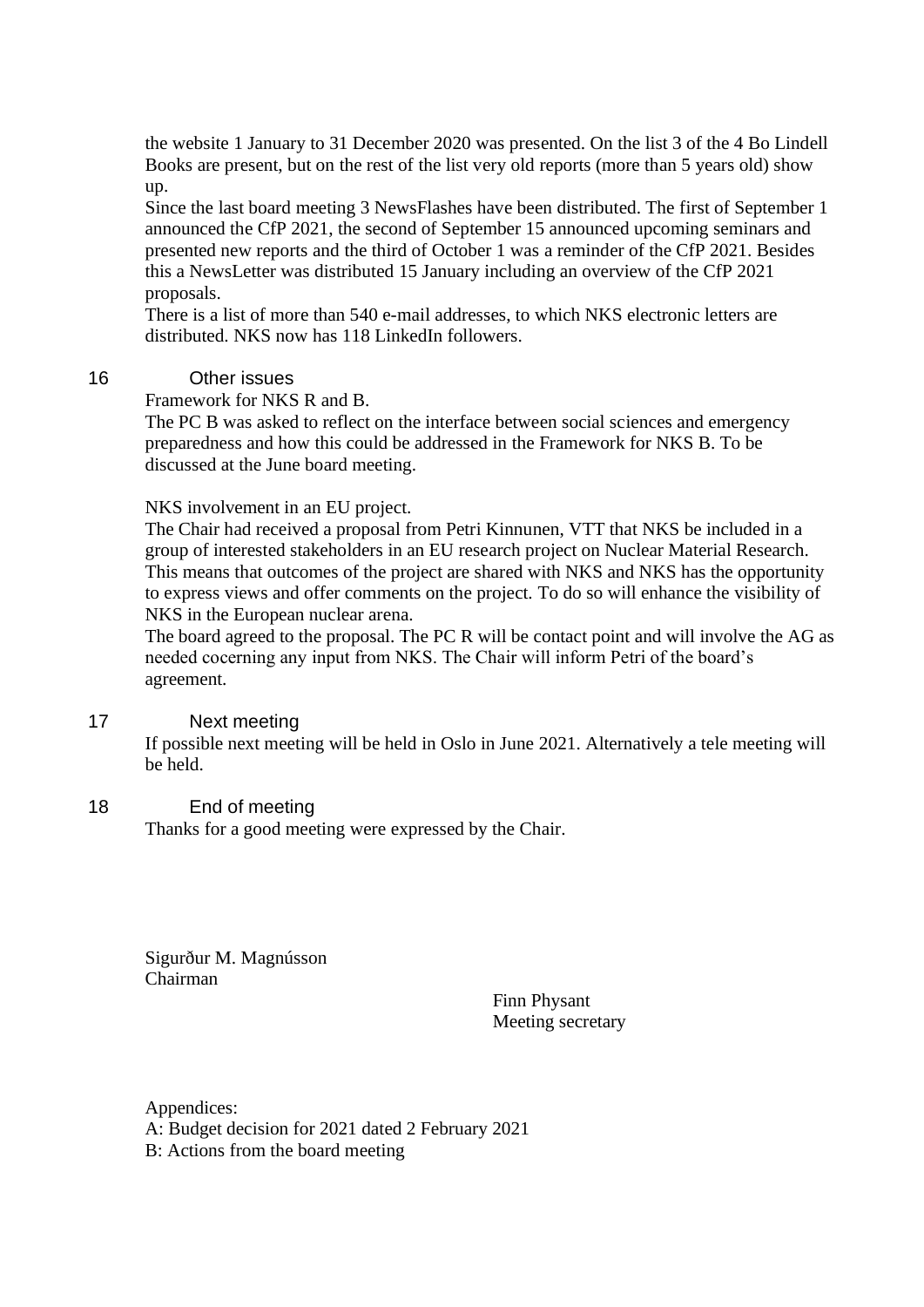# **Appendix A**

# *NKS budget for 2021 - decision 2 February 2021*

| <b>Budgets</b>                                                                           | Budget for 2021 | <b>Budget for</b><br>2021 | <b>Budget for</b><br>2020 |
|------------------------------------------------------------------------------------------|-----------------|---------------------------|---------------------------|
|                                                                                          | <b>EUR</b>      | <b>DKK</b>                | <b>DKK</b>                |
| R-part                                                                                   |                 |                           |                           |
| Activities                                                                               | 405.683         | 3.018.000                 | 3.060.000                 |
| Fee PC                                                                                   | 61.834          | 460.000                   | 460.000                   |
| <b>Travels PC</b>                                                                        | 2.016           | 15.000                    | 30.000                    |
| Coordination/Young scientists' travel                                                    | 2.016           | 15.000                    | 30.000                    |
| <b>R</b> total                                                                           | 471.550         | 3.508.000                 | 3.580.000                 |
| <b>B-part</b>                                                                            |                 |                           |                           |
| Activities                                                                               | 426.653         | 3.174.000                 | 3.150.000                 |
| Fee PC                                                                                   | 61.834          | 460.000                   | 460.000                   |
| <b>Travels PC</b>                                                                        | 2.016           | 15.000                    | 30.000                    |
| Coordination/Young scientists' travel                                                    | 2.016           | 15.000                    | 30.000                    |
| <b>B</b> total                                                                           | 492.519         | 3.664.000                 | 3.670.000                 |
| Seminar 2022                                                                             |                 |                           |                           |
| Seminar 2022                                                                             | 6.721           | 50.000                    | 0                         |
| Seminar 2022 total                                                                       | 6.721           | 50.000                    | 0                         |
|                                                                                          |                 |                           |                           |
| Common                                                                                   |                 |                           |                           |
| Common various according to specification                                                | 24.196          | 180.000                   | 190.000                   |
| <b>Common total</b>                                                                      | 24.196          | 180.000                   | 190.000                   |
| <b>Others</b>                                                                            |                 |                           |                           |
| Fee Secretariat                                                                          | 84.480          | 628.469                   | 641.363                   |
| Fee Chair                                                                                | 52.424          | 390.000                   | 430.000                   |
| <b>Travels Chair</b>                                                                     | 2.688           | 20.000                    |                           |
| <b>Travels Secretariat</b>                                                               | 1.008           | 7.500                     | 15.000                    |
| <b>Others total</b>                                                                      | 140.600         | 1.045.969                 | 1.086.363                 |
| <b>TOTAL</b>                                                                             | 1.135.587       | 8.447.969                 | 8.526.363                 |
| Expected incomes according to app. 1                                                     | 1.087.737       | 8.092.000                 | 8.043.086                 |
| <b>Surplus</b>                                                                           | $-47.850$       | $-355.969$                | -483.277                  |
|                                                                                          |                 |                           |                           |
| Any deficits to be covered by the reserve available                                      |                 |                           |                           |
| for the board, which according to the financial status<br>report of 11 December 2020 is: |                 |                           | 601.689,00                |
|                                                                                          |                 |                           |                           |
| Proposed budget for 2021                                                                 |                 |                           | -355.969,43               |
| Present reserve and surplus/deficit                                                      |                 |                           | 245.719,58                |

Funding reserved for use in 2020, but not used, will amount to ca.:  $165.000,00$ 

Gain/Loss due to the development in exchange rates 2020-2021 FD.: -20.000,00 Old reservations from before 2018, not claimed,<br>amount to:

DPRXQW WR: 355.367,00  $\overline{ }$ Total reserve end of January 2021: ca. DKK:  $\overline{ }$  746.086,58

Total reserve end of January 2021: ca. EUR: **100.289,89** and the serve end of January 2021: ca. EUR: **100.289,89**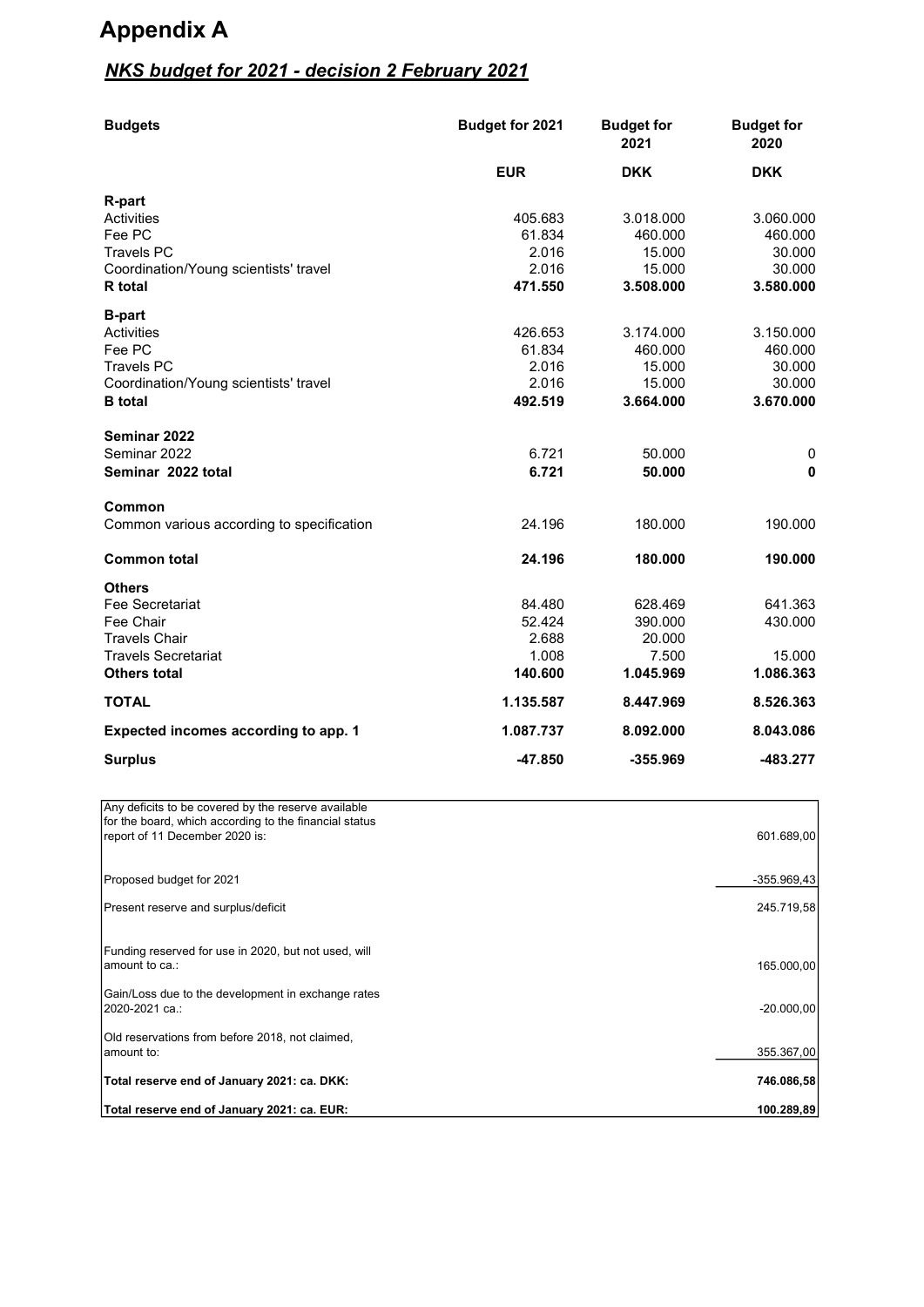#### **Specification of "Common" for 2021**

|                         | 2021       | 2021<br><b>DKK</b> | 2020<br><b>DKK</b> |
|-------------------------|------------|--------------------|--------------------|
|                         | <b>EUR</b> |                    |                    |
| Common                  |            |                    |                    |
| Reports, materials etc. | 1.680      | 12.500             | 12.500             |
| Bank fees etc.          | 2.016      | 15.000             | 20.000             |
| Equipment               | 1.344      | 10.000             | 10.000             |
| Internet                | 9.409      | 70.000             | 70.000             |
| Auditing, consulting    | 7.057      | 52.500             | 52.500             |
| Information material    | 1.344      | 10.000             | 10.000             |
| Various expenses        | 1.344      | 10.000             | 15.000             |
| <b>Common total</b>     | 24.196     | 180.000            | 190.000            |

## **Appendix 1 for budget decision for 2021**

## **Pledge for funding in 2021 - Incomes**

|                                                            | Pledge for 2021  | <b>Pledge for</b><br>2021 | <b>Actual for</b><br>2020 |
|------------------------------------------------------------|------------------|---------------------------|---------------------------|
|                                                            | <b>EUR</b>       | <b>DKK</b>                | <b>DKK</b>                |
| <b>SSM</b>                                                 | 452.413          | 3.365.635                 | 3.255.525                 |
| <b>TEM</b>                                                 | 360.000          | 2.678.148                 | 2.689.092                 |
| <b>BRS</b>                                                 | 50.408           | 375.000                   | 375.000                   |
| <b>GR</b>                                                  | 24.000           | 178.543                   | 179.273                   |
| <b>DSA</b>                                                 | 75.846           | 564.240                   | 606.960                   |
| Total EUR / DKK                                            | 962.667          | 7.161.566                 | 7.105.850                 |
| <b>SSM contribution SEK</b>                                | 4.550.000        |                           |                           |
| <b>DSA contribution NOK</b>                                | 800.000          |                           |                           |
| <b>BRS</b> contribution DKK                                | 375.000          |                           |                           |
|                                                            | <b>EUR</b>       | <b>DKK</b>                | <b>DKK</b>                |
| Fortum                                                     | 27.000           | 200.861                   | 201.617                   |
| <b>TVO</b>                                                 | 27.000           | 200.861                   | 201.617                   |
| Fennovoima                                                 | 10.750           | 79.972                    | 80.273                    |
| <b>IFE</b>                                                 | 11.377           | 84.636                    | 89.844                    |
| Forsmark                                                   | 13.000           | 96.711                    | 97.075                    |
| Ringhals                                                   | 13.000           | 96.711                    | 97.075                    |
| OKG                                                        | 13.000           | 96.711                    | 97.075                    |
| <b>SKB</b>                                                 | 9.943            | 73.970                    | 72.660                    |
| Total EUR / DKK                                            | 125.070          | 930.433                   | 937.236                   |
| <b>Complete EUR / DKK</b>                                  | 1.087.737        | 8.092.000                 | 8.043.086                 |
| <b>IFE contribution NOK</b><br><b>SKB contribution SEK</b> | 120000<br>100000 |                           |                           |
| Exchange rates 2020/21:<br><b>NKS 2021:</b>                |                  |                           |                           |

| $N\vee N$        |          |
|------------------|----------|
| <b>DKK</b>       | 100.0000 |
| <b>EUR</b>       | 7,4393   |
| <b>NOK</b>       | 0.7053   |
| <b>SEK</b>       | 0,7397   |
| <b>NKS 2020:</b> |          |
| <b>SEK 2020</b>  | 0.7155   |
| EUR 2020         | 7.4697   |
| <b>NOK 2020</b>  | 0.7587   |
|                  |          |